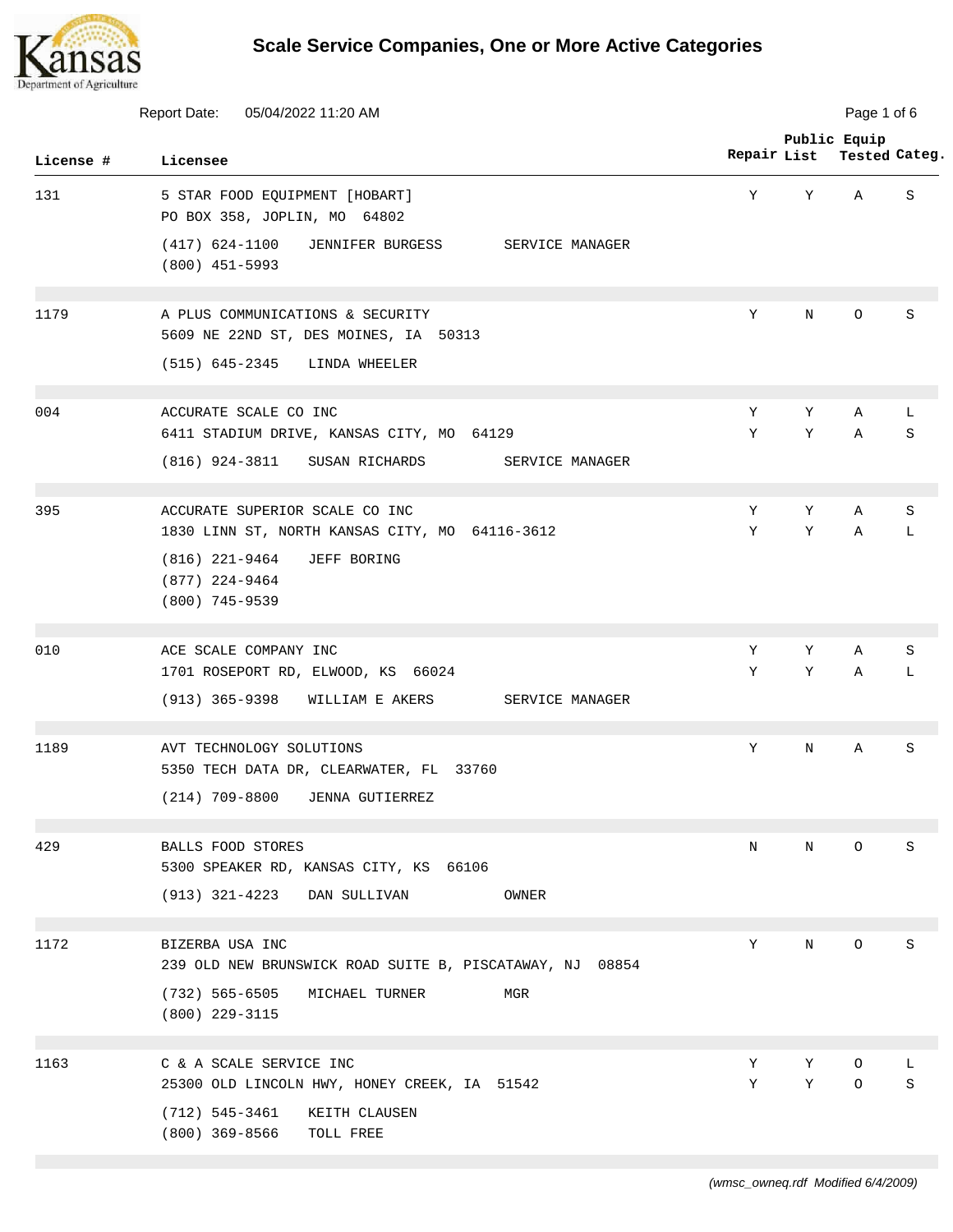

| Report Date:<br>05/04/2022 11:20 AM |                                                                                  |             | Page 2 of 6  |              |                   |  |
|-------------------------------------|----------------------------------------------------------------------------------|-------------|--------------|--------------|-------------------|--|
| License #                           | Licensee                                                                         | Repair List | Public Equip |              | Tested Categ.     |  |
| 144                                 | C & L SCALE CO<br>117 NW REDBUD CIR APT 4, TOPEKA, KS 66617                      | Y           | Υ            | Α            | S                 |  |
|                                     | (785) 640-7303<br>CASEY BOCQUIN<br>SERVICE MANAGER                               |             |              |              |                   |  |
| 1104                                | CHRISTOPHER SALES & SERVICE INC<br>PO BOX 37, STILWELL, KS 66085                 | Y           | Y            | $\circ$      | S                 |  |
|                                     | $(913)$ 441-5367<br>TRACY D HERROLD<br>(888) 557-1918                            |             |              |              |                   |  |
| 1120                                | COMPUCOM<br>8106 CALVIN HALL RD, FORT MILL, SC 29707                             | Υ           | N            | Α            | S                 |  |
|                                     | $(972)$ 856-3850<br>PENNI BEALL                                                  |             |              |              |                   |  |
| 1135                                | CREEKSTONE FARMS PREMIUM BEEF<br>604 GOFF INDUSTRIAL RD, ARKANSAS CITY, KS 67005 | Υ<br>Υ      | N<br>N       | O<br>O       | L<br>S            |  |
|                                     | $(620)$ 741-3100<br>JOE WIEGMAN<br>$(866)$ 251-6007                              |             |              |              |                   |  |
| 306                                 | D & D PROVES IT                                                                  | Y           | Y            | $\mathbb{A}$ | S                 |  |
|                                     | 1417 PERSHING, SALINA, KS 67401                                                  | Υ           | Υ            | Α            | <b>RFD</b>        |  |
|                                     | (785) 825-8305<br>SERVICE MANAGER<br>DENNIE G DIGHERA                            | Υ<br>Υ      | Υ<br>Υ       | Α<br>Α       | LPG<br><b>VTM</b> |  |
| 425                                 | DEBBIE'S SCALE SERVICE LLC<br>2374 60TH ST, FALL RIVER, KS 67047                 | Υ           | Υ            | Α            | S                 |  |
|                                     | $(316)$ 655-6078<br>DEBBIE WADE<br>SERVICE MANAGER                               |             |              |              |                   |  |
| 002                                 | DESKIN SCALE CO INC                                                              | Υ           | Υ            | Α            | S                 |  |
|                                     | 3040 S CLIFTON AVE PO BOX 3272, SPRINGFIELD, MO 65808                            | Υ           | Υ            | Α            | L                 |  |
|                                     | $(417)$ 883-0055<br>MICHAEL KNOX<br>SERVICE MANAGER<br>$(800)$ 299-0055          |             |              |              |                   |  |
| 009                                 | FAIRBANKS SCALES                                                                 | Υ           | Υ            | Α            | S                 |  |
|                                     | 6601 B ROYAL ST, PLEASANT VALLEY, MO 64068                                       | Υ           | Υ            | Α            | L                 |  |
|                                     | $(816)$ 455-7337<br>ZACH CLINE<br>SERVICE MANAGER<br>(800) 237-2253<br>TOLL FREE |             |              |              |                   |  |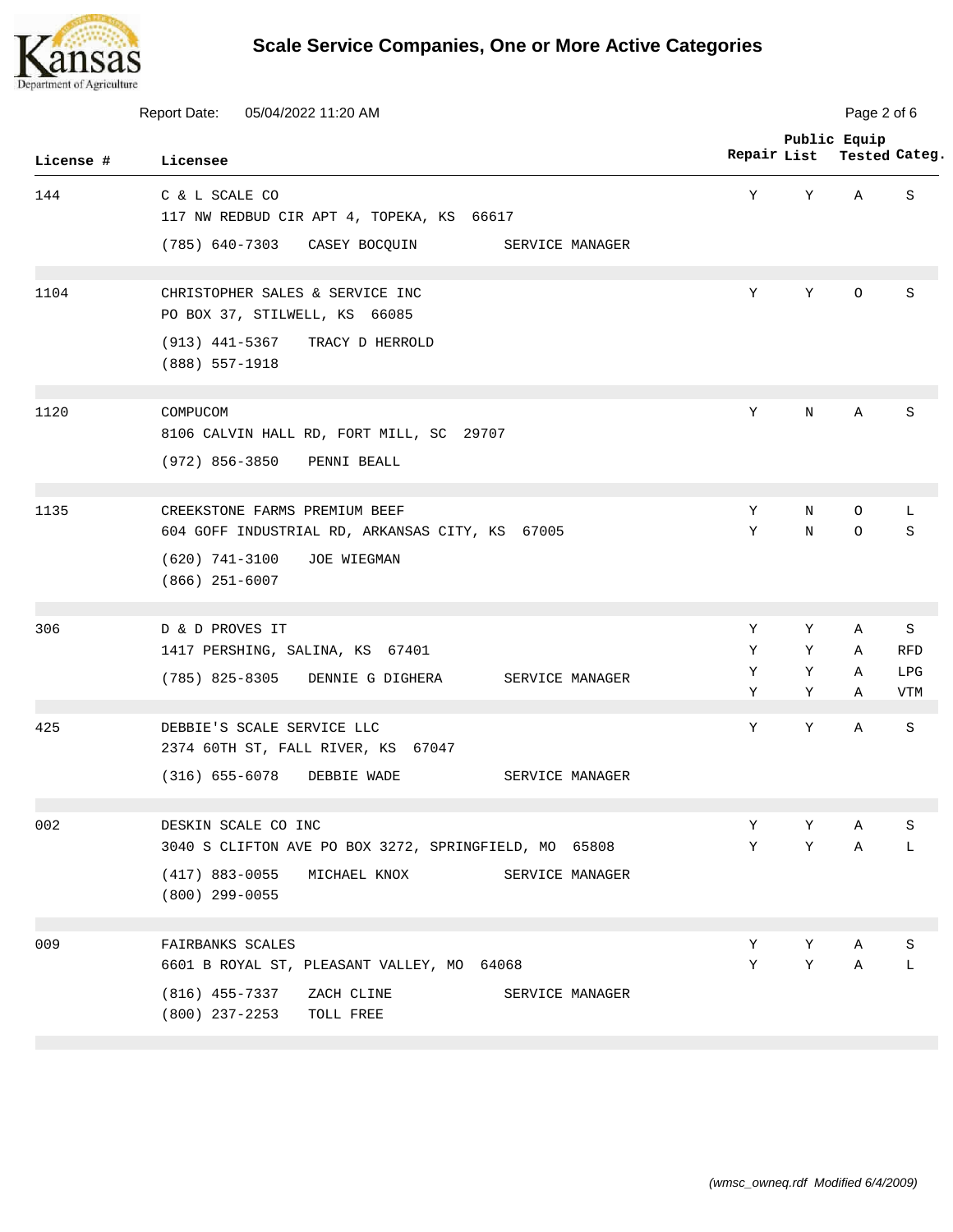

| <b>Report Date:</b><br>05/04/2022 11:20 AM |                                                                                                             |             | Page 3 of 6 |                               |                   |  |
|--------------------------------------------|-------------------------------------------------------------------------------------------------------------|-------------|-------------|-------------------------------|-------------------|--|
| License #                                  | Licensee                                                                                                    | Repair List |             | Public Equip<br>Tested Categ. |                   |  |
| 1137                                       | FARMCHEM<br>616 MADISON PO BOX 309, FLOYD, IA 50435                                                         | Y           | N           | $\circ$                       | S                 |  |
|                                            | $(877)$ 737-9618<br><b>JEAN HENNINGS</b><br>$(641)$ 450-0483<br>(877) 737-9618<br>TOLL FREE                 |             |             |                               |                   |  |
| 214                                        | FEDEX SERVICES<br>14635 W 99TH ST, LENEXA, KS 66215                                                         | $\mathbf N$ | N           | $\circ$                       | S                 |  |
|                                            | $(913) 864 - 9550$<br>GREGORY CROSSON<br>MANAGER<br>$(800)$ 334-6325<br>(913) 240-5649                      |             |             |                               |                   |  |
| 007                                        | GENE'S SCALE SERVICE LLC<br>1600 E HIGHWAY 96, SCOTT CITY, KS 67871-4110                                    | Υ<br>Υ      | Υ<br>Υ      | Α<br>Α                        | S<br>L            |  |
|                                            | (620) 872-5559<br>GENE GAMBLE<br>SERVICE MANAGER                                                            |             |             |                               |                   |  |
| 094                                        | HAMMEL SCALE CO INC/DODGE CITY<br>2309 W MCARTOR RD, DODGE CITY, KS 67801                                   | Y<br>Y      | Y<br>Y      | Α<br>$\mathbb{A}$             | S<br>L            |  |
|                                            | $(620)$ 264-1358<br>DALE LIES<br>SERVICE MANAGER<br>$(316)$ 264-1358                                        | Υ<br>Υ      | Υ<br>Υ      | Α<br>Α                        | MFM<br><b>GMM</b> |  |
| 092                                        | HAMMEL SCALE CO INC/TOPEKA<br>1900 SE 6TH ST, TOPEKA, KS 66607                                              | Υ<br>Υ      | Υ<br>Υ      | Α<br>Α                        | S<br>L            |  |
|                                            | $(316) 264-1358$<br>DALE LIES<br>SERVICE MANAGER<br>$(316) 264 - 1358$                                      |             |             |                               |                   |  |
| 069                                        | HAMMEL SCALE OF KANSAS CITY INC<br>612 KANSAS AVE, KANSAS CITY, KS 66105                                    | Υ<br>Y      | Υ<br>Y      | Α<br>Α                        | L<br>S            |  |
|                                            | (913) 321-5428<br>JERROD ANDERSON<br>SERVICE MANAGER                                                        |             |             |                               |                   |  |
| 139                                        | HOBART CORPORATION/LENEXA<br>10631 SUMMIT STREET, LENEXA, KS 66215                                          | Y           | Υ           | Α                             | S                 |  |
|                                            | $(913)$ 469-9600<br>BRENDA WILLIAMS<br>SERVICE MANAGER<br>$(800)$ 338-5742<br>$(888)$ 446-8812<br>TOLL FREE |             |             |                               |                   |  |
| 127                                        | HOBART SALES & SERVICE/HAYS<br>1000 ALLEN, HAYS, KS 67601                                                   | Y           | Y           | Α                             | S                 |  |
|                                            | $(785)$ 625-9028<br>JASON A WERTH<br>SERVICE MANAGER<br>$(800)$ 569-0152                                    |             |             |                               |                   |  |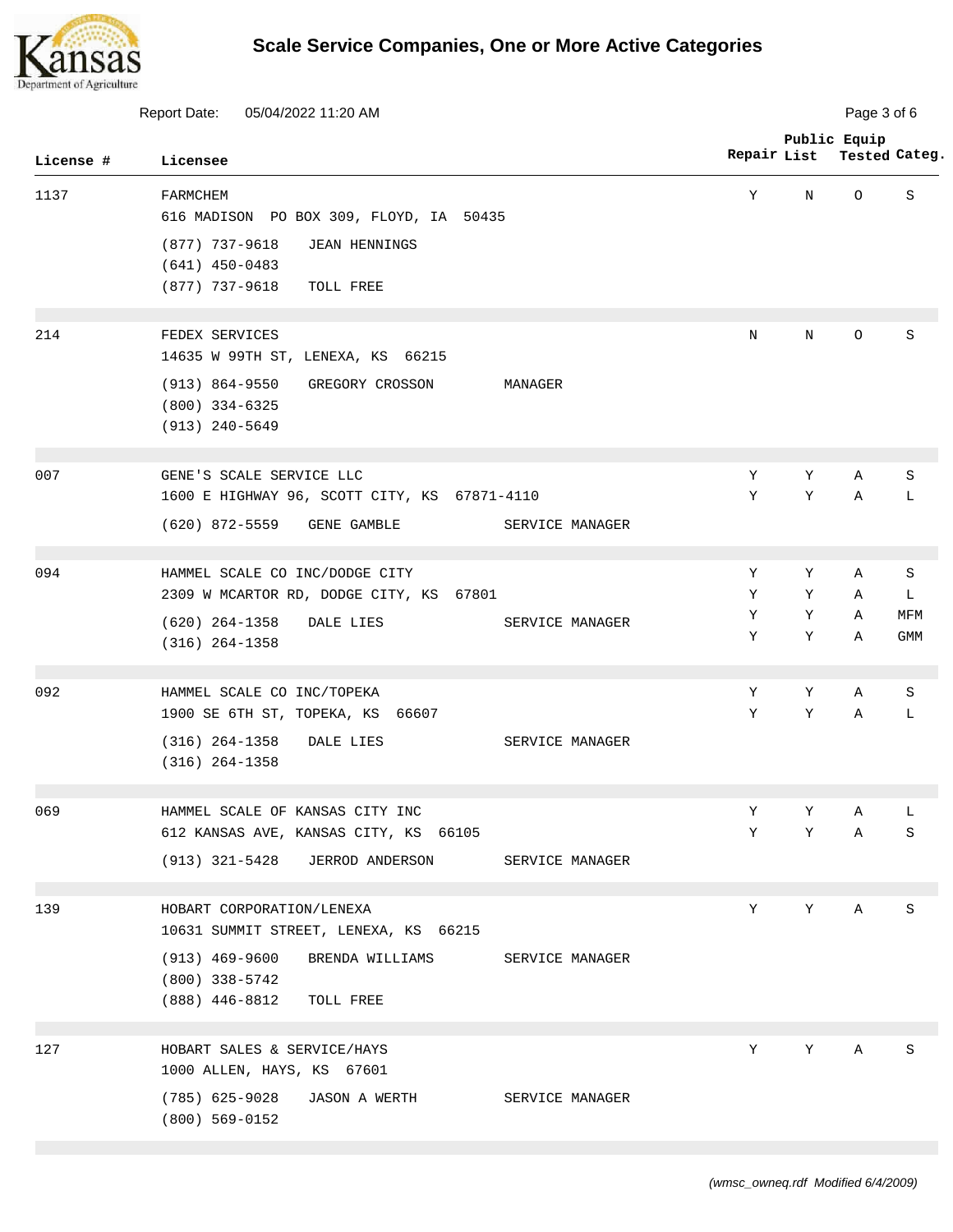

| Report Date:<br>05/04/2022 11:20 AM |                                                                                  |             | Page 4 of 6 |                               |          |  |
|-------------------------------------|----------------------------------------------------------------------------------|-------------|-------------|-------------------------------|----------|--|
| License #                           | Licensee                                                                         | Repair List |             | Public Equip<br>Tested Categ. |          |  |
| 034                                 | METTER TOLEDO<br>1530 N MOSLEY, WICHITA, KS 67214                                | Υ<br>Υ      | Y<br>Y      | Α<br>Α                        | S<br>MFM |  |
|                                     | (316) 264-1358<br>DALE LIES<br>SERVICE MANAGER                                   | Υ           | Y           | Α                             | L        |  |
| 191                                 | <b>NCR</b><br>401 DECKER ST, WICHITA, KS 67235                                   | Y           | N           | Α                             | S        |  |
|                                     | (316) 371-3953 DANIEL HAUKAP<br>SERVICE MANAGER                                  |             |             |                               |          |  |
| 372                                 | NORTH COUNTRY BUSINESS PRODUCTS<br>1640 N CORRINGTON AVE, KANSAS CITY, MO 64120  | Y           | Υ           | Α                             | S        |  |
|                                     | $(816)$ 231-8599<br>STACIE KAMKE<br>SERVICE MANAGER                              |             |             |                               |          |  |
| 1175                                | PIVITAL GLOBAL<br>2015 IONOSPHERE ST UNIT 302, LONGMONT, CO 80504                | Υ           | Y           | Α                             | S        |  |
|                                     | $(866) 506 - 2979$<br>TOLL FREE #<br>(720) 575-6495<br><b>JASON GAY</b>          |             |             |                               |          |  |
| 1106                                | POMEROY TECHNOLOGIES, LLC<br>13534 PLAZA RD, EXT, SUITE 102, CHARLOTTE, NC 28215 | Y           | Y           | $\mathbb{A}$                  | S        |  |
|                                     | (859) 977-9586<br>TOM VASQUEZ<br>MANAGER                                         |             |             |                               |          |  |
| 616                                 | RAIL SCALE INC<br>111 NATURE WALK PKWY STE 105, ST AUGUSTINE, FL 32092           | Υ           | N           | Α                             | L        |  |
|                                     | $(904)$ 302-5154<br>LINDA ORLANDI                                                |             |             |                               |          |  |
| 161                                 | RETAIL DATA SYSTEMS/KC<br>11316 W 80TH ST, LENEXA, KS 66214                      | Υ           | Υ           | Α                             | S        |  |
|                                     | (913) 281-2121<br>SERVICE MANAGER<br>RON BOISEN                                  |             |             |                               |          |  |
| 187                                 | RETAIL DATA SYSTEMS/WICHITA<br>1809 S WEST ST, SUITE 1, WICHITA, KS 67213-1105   | Υ           | Υ           | Α                             | S        |  |
|                                     | (316) 943-9374<br>BRIAN EBERSPACHER<br>SERVICE MANAGER<br>$(800)$ 397-9374       |             |             |                               |          |  |
| 122                                 | RMH SYSTEMS                                                                      | Υ           | Υ           | Α                             | S        |  |
|                                     | 16516 CORNERSTONE DR, BELTON, MO 64012-1839                                      | Υ           | Υ           | Α                             | L        |  |
|                                     | $(913) 342 - 9009$<br>STEVE JONES<br>SERVICE MANAGER                             |             |             |                               |          |  |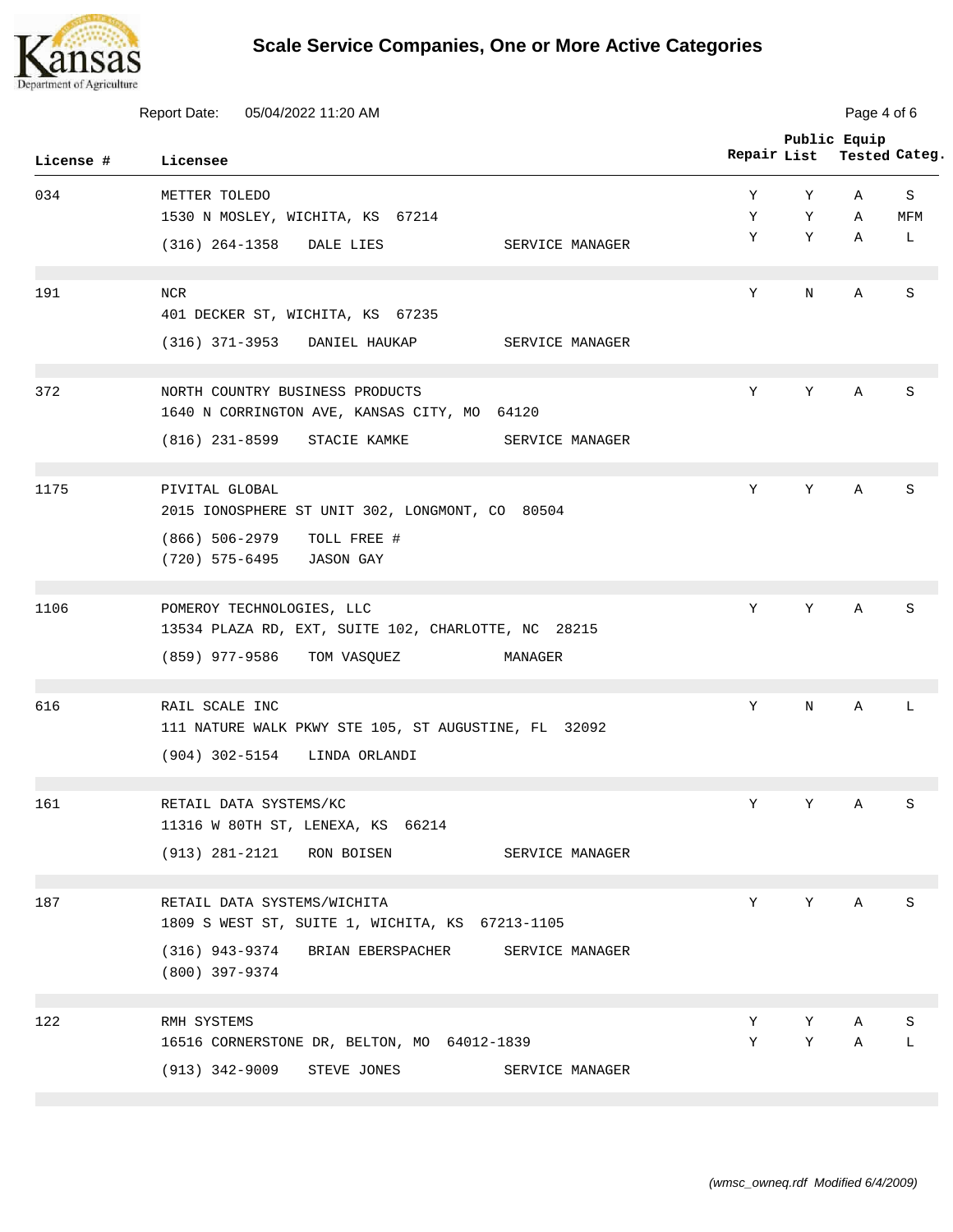

| <b>Report Date:</b><br>05/04/2022 11:20 AM |                                                                              |             | Page 5 of 6 |              |               |  |
|--------------------------------------------|------------------------------------------------------------------------------|-------------|-------------|--------------|---------------|--|
| License #                                  | Licensee                                                                     | Repair List |             | Public Equip | Tested Categ. |  |
| 015                                        | SALINA SCALE SALES & SERVICE INC                                             | Υ           | Υ           | Α            | L             |  |
|                                            | 415 N 9TH PO BOX 3261, SALINA, KS 67402                                      | Υ           | Υ           | Α            | S             |  |
|                                            | $(785)$ 827-4480<br>GARY WAGNER<br>OWNER                                     | N           | Υ           | Α            | MFM           |  |
|                                            | (800) 828-1634<br>TOM DOERFLER<br>MANAGER                                    | N           | Υ           | Α            | <b>GMM</b>    |  |
| 796                                        | SCALES SALES & SERVICE INC                                                   | Υ           | Υ           | Α            | L             |  |
|                                            | 8615 VERNON AVE, OMAHA, NE 68134                                             | Y           | Υ           | Α            | S             |  |
|                                            | $(402)$ 572-1100<br>SHANE ARMENDARIZ<br>MANAGER<br>$(877)$ 747-1100          |             |             |              |               |  |
| 1181                                       | SOLAI AND CAMERON TECHNOLOGIES<br>3410 W VANBUREN AVE, CHICAGO, IL 60624     | Υ           | Υ           | Α            | S             |  |
|                                            | (773) 506-2720<br>HIMA RAO<br>MANAGER                                        |             |             |              |               |  |
| 051                                        | SOONER SCALE INC                                                             | Y           | Y           | Α            | L             |  |
|                                            | 2428 SW 14 PO BOX 82386, OKLAHOMA CITY, OK 73108                             |             |             |              |               |  |
|                                            | $(405)$ 236-3566<br>DEANE BURNETT<br>SERVICE MANAGER<br>$(800)$ 759-3444     |             |             |              |               |  |
| 430                                        | TOSHIBA GLOBAL COMMERCE SOLUTIONS INC                                        | Υ           | N           | Α            | S             |  |
|                                            | 2896 SELMA ST, JACKSONVILLE, FL 32205<br>(904) 253-0183 CARL BARR<br>MANAGER |             |             |              |               |  |
| 404                                        | TRAVIS SCALE COMPANY                                                         | Y           | Y           | Α            | L             |  |
|                                            | 177 W TUCKER ROAD, LIBERAL, KS 67901                                         | Υ           | Y           | Α            | S             |  |
|                                            | (620) 626-5940<br>RON TRAVIS<br>SERVICE MANAGER<br>$(866)$ $614-7419$        | Υ           | Υ           | Α            | GMM           |  |
| 1168                                       | TRUNO                                                                        | N           | Υ           | Α            | S             |  |
|                                            | 1438 SE 66TH ST, OKLAHOMA CITY, OK 73149                                     |             |             |              |               |  |
|                                            | $(806)$ 792-2885<br>RODNEY MOORE<br>$(800)$ 657-7108<br>TOLL FREE            |             |             |              |               |  |
| 1187                                       | TYSON FOODS INC                                                              | Υ           | N           | Α            | S             |  |
|                                            | 2441 S 18TH ST, SUITE C, EDWARDSVILLE, KS 66111                              | Υ           | N           | Α            | L             |  |
|                                            | (913) 422-6623<br>MARCUS TAEGE                                               |             |             |              |               |  |
| 340                                        | TYSON FOODS INC                                                              | Y           | N           | O            | S             |  |
|                                            | 9 N WASHINGTON PO BOX 1570, HUTCHINSON, KS 67504                             | Υ           | $\rm N$     | O            | L             |  |
|                                            | $(620) 669 - 2832$<br>STEVE MARKUS                                           |             |             |              |               |  |